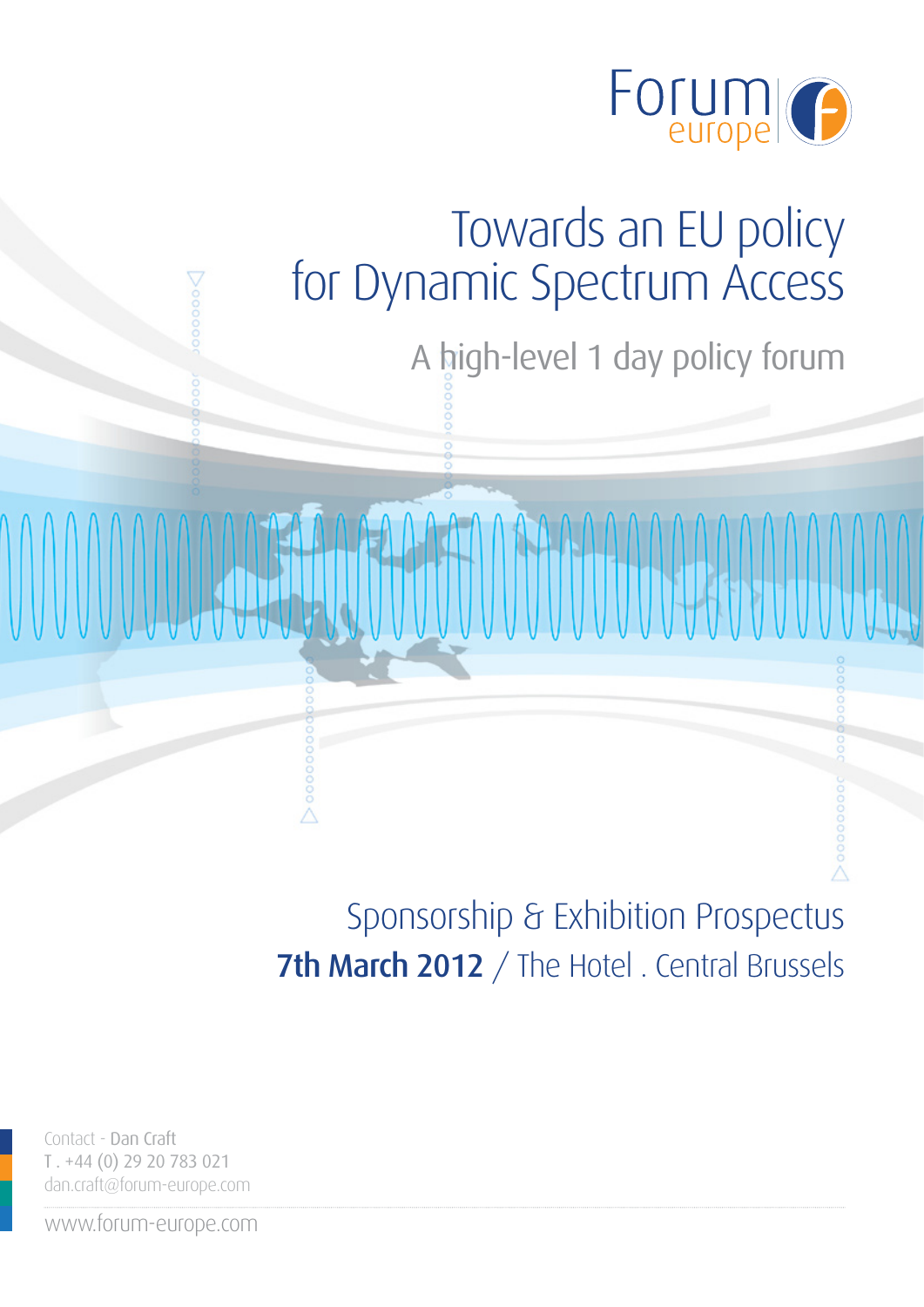Towards an EU policy for Dynamic Spectrum Access A high level 1 day policy forum 7th March 2012 / The Hotel . Central Brussels

## Contents Page

- **P 3** Sponsorship Packages
- P 4 Sponsored Catering Packages
- **P 5** Product Opportunities
- **P 7** Sponsorship Reservation Form
- **P 8** Exhibit at Dynamic Spectrum Access
- **P 9** Exhibition Space Reservation Form

PLEASE NOTE: The list of packages described in this brochure are by no means exhaustive and are meant only as a guide to the possible sponsorship and brand building opportunities that are available at this event.

If you have any specific requirements that you feel are not covered by the packages available, then please do not hesitate to get in touch. We are always available to help you identify the options that suit your budget while maximising your value and visibility at the conference, and if necessary, our marketing team can work with you to create innovative sponsorship packages tailored to the exact needs of you and your organisation.

Contact - Dan Craft T . +44 (0)2920 783 021 dan.craft@forum-europe.com

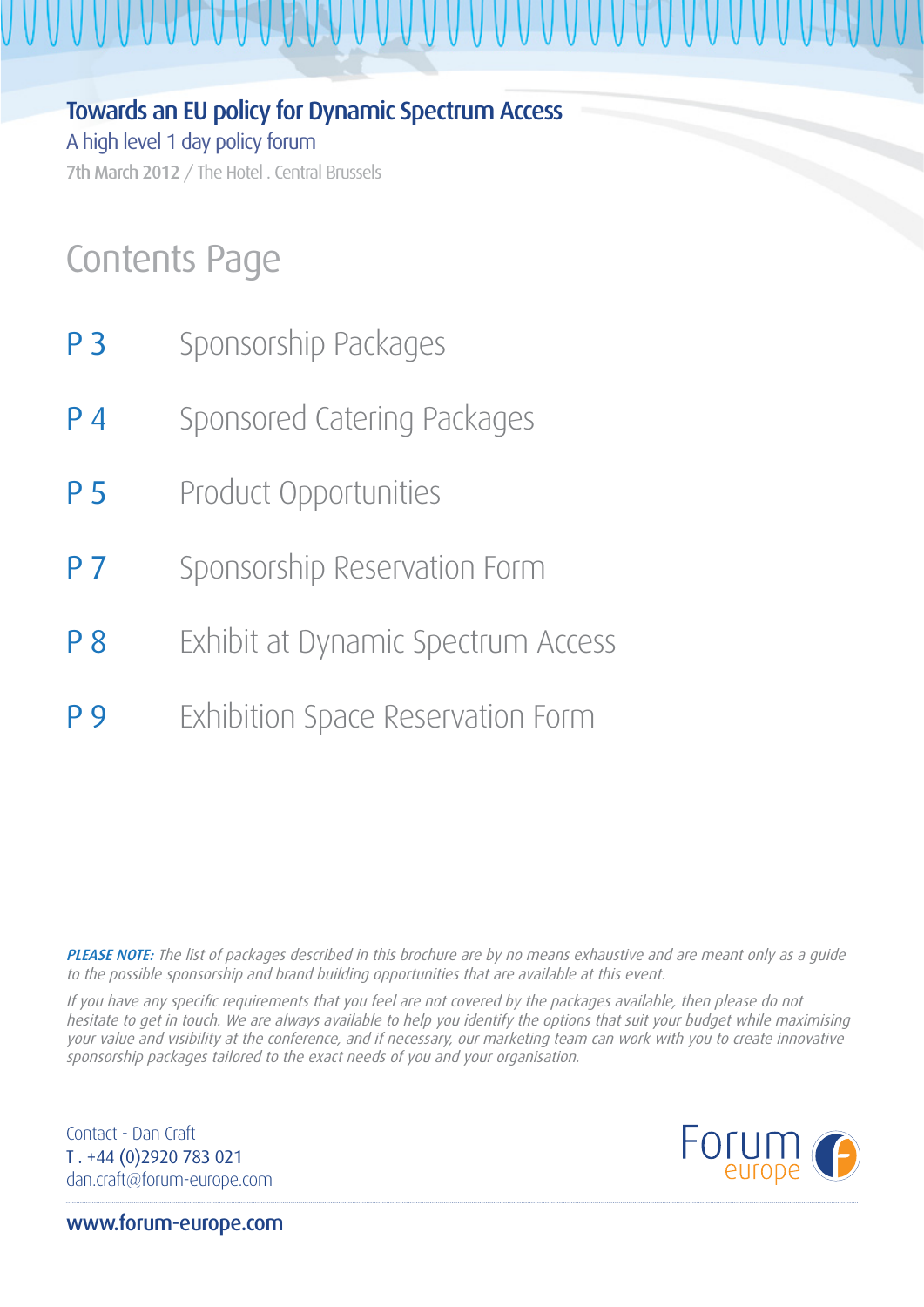#### A high level 1 day policy forum

7th March 2012 / The Hotel . Central Brussels

## Sponsorship Packages

#### Exclusive Platinum Package: €7,500

Becoming the Platinum sponsor for the conference will provide your company with optimal exposure on all marketing material and banners, as well as access to a number of additional benefits that are unique to this package. This package is limited to a maximum of 5 (five) sponsor organisations, meaning that becoming a platinum sponsor guarantees top level branding throughout.

- Exclusive speaking position for company representative
- Full page advert in conference programme
- 5 complimentary delegate places
- Priority branding on main stage
- Prime location allocated for exhibition space
- Inclusion of company materials in delegate bags
- Recognition as Platinum sponsor in marketing materials and press releases
- Corporate identity on conference website with link to company website
- Recognition as Platinum sponsor in Forum Europe newsletters

#### Gold Package: €5,000

- Half page advert in conference programme
- 3 complimentary delegate places
- Branding on main stage
- Exhibition space in semi-prime location
- Inclusion of company materials in delegate bags
- Recognition as Gold sponsor in marketing materials and press releases
- Corporate identity on conference website with link to company website
- Recognition as Gold sponsor in Forum Europe newsletters

#### Silver Package: €3,750

- Quarter page advert in conference programme
- 1 complimentary delegate place
- Some branding on main stage
- Exhibition space
- Inclusion of company materials in delegate bags
- Recognition as Silver sponsor in marketing materials and press releases
- Company logo on conference website with link to company website
- Recognition as Silver sponsor in Forum Europe newsletters

Contact - Dan Craft T . +44 (0)2920 783 021 dan.craft@forum-europe.com

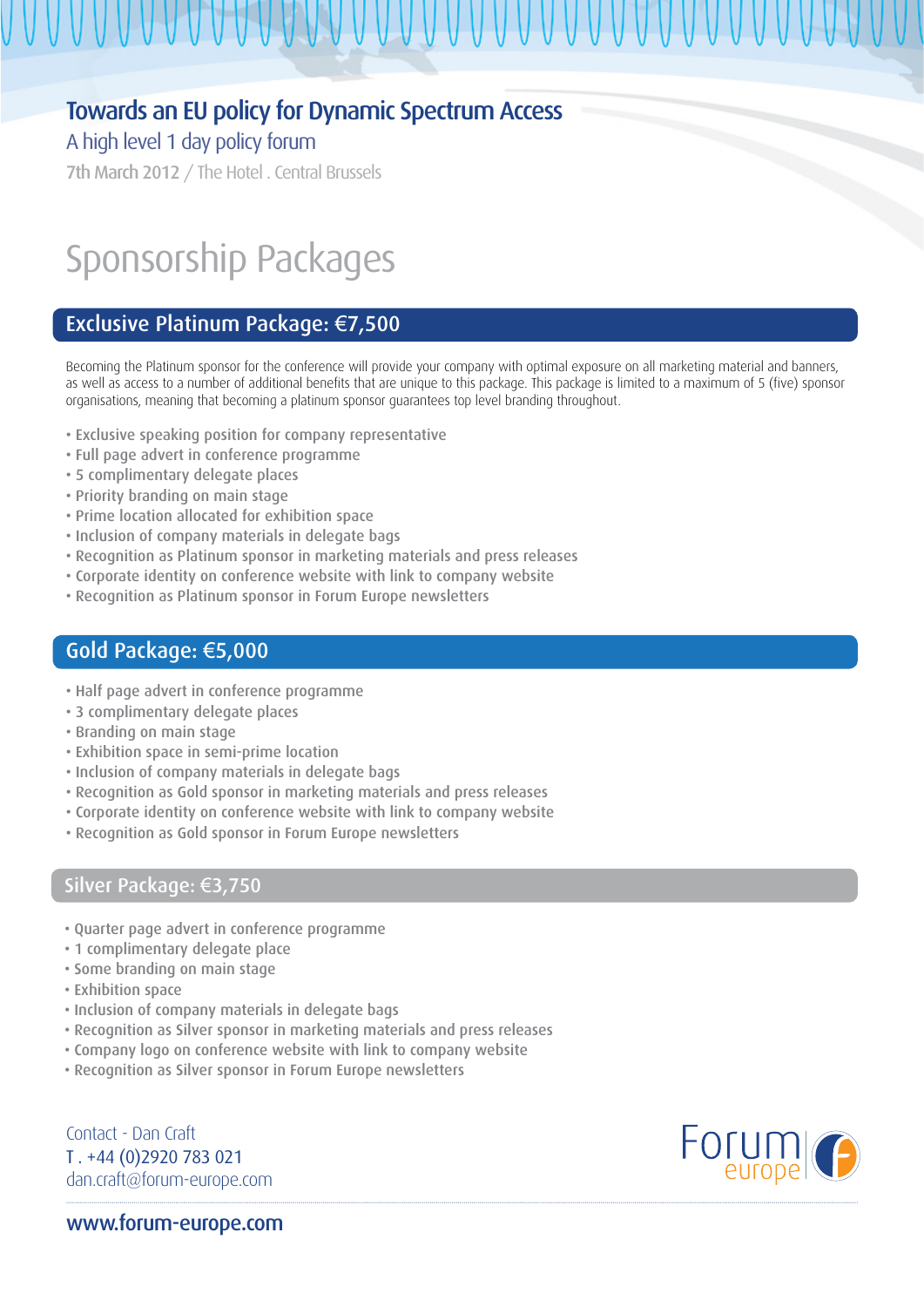UUUUUUUUUUUUUUUUUUUUUUU

A high level 1 day policy forum

7th March 2012 / The Hotel . Central Brussels

## Catering Packages

#### Exclusive Sponsorship of VIP & Speaker Dinner €5,000

- Opportunity to introduce and lead dinner-debate
- Three-course dinner for speakers and high-level invited guests
- Three seats at dinner reserved for your representatives or guests
- Corporate identity displayed in dining area during dinner
- Corporate identity included on menu cards
- Full page colour advert in programme
- 3 complimentary delegate places

#### Exclusive Sponsorship of Lunch: €2,000

- Corporate identity displayed in dining area during lunch
- Corporate identity included on menu cards
- Opportunity to give luncheon address (though not compulsory)
- Full page colour advert in programme
- 1 complimentary delegate place

#### Exclusive Sponsorship of Cocktail Reception: €3,000

- Exclusive corporate identity displayed on banners at reception venue
- Corporate identity included on invitations and menu cards
- Opportunity to give welcome address (though not compulsory)
- Full page colour advert in programme
- 1 complimentary delegate place
- 5 complimentary places to attend the cocktail reception (not conference)

#### Exclusive Sponsorship of Refreshments (3 refreshment breaks): €1,800

- Corporate identity displayed in the refreshment area during coffee breaks
- Opportunity to include branded items such as napkins, chocolates or biscuits for instance (to be provided by sponsor and subject to venue terms and conditions)
- Full page colour advert in programme
- 1 complimentary delegate place

In addition to the above benefits, all catering sponsors will also be included in the sponsor section of the event programme.

Contact - Dan Craft T . +44 (0)2920 783 021 dan.craft@forum-europe.com

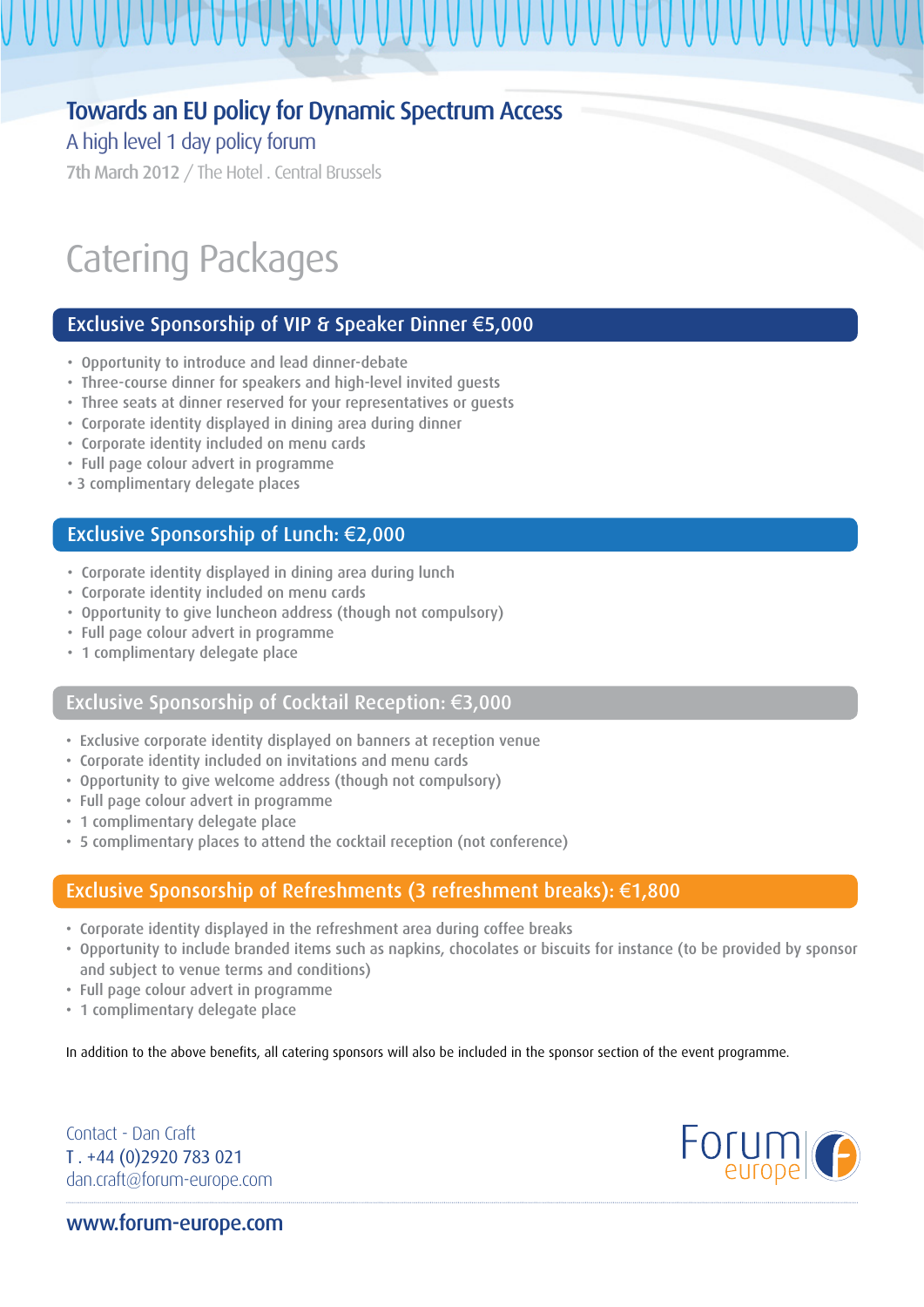A high level 1 day policy forum

7th March 2012 / The Hotel . Central Brussels

## Product Opportunities

As well as the main Sponsorship Packages, there are also a range of product based branding opportunities available with Forum Europe. These have been chosen specifically for their ease of production and value beyond the event itself. The list below is by no means exhaustive and our marketing team will be happy to work with you to create innovative sponsorship packages tailored to the needs of you and your company.



#### **Sponsored Lanyards**

€1250 + cost of production Lanyards are distributed to all delegates on arrival at the conference, ensuring high visibility of your brand throughout the event.



#### **Data Sticks**

€1250 + cost of production

In addition to providing a high value branded product to delegates beyond the event, conference proceedings can be loaded onto the sticks prior to the event and distributed to delegates on arrival.



#### **Conference Pens and Pads**

€1250 + cost of production

Distributed to all attendees upon arrival, branded pens and pads again offer visibility to you and value to the delegate both during and beyond the event.



#### **Insert in Delegate Packs**

€500

Product or promotional materials can be included within the delegate packs distributed to each participant upon arrival. A high value option providing detailed company information to all delegates.

Contact - Dan Craft T . +44 (0)2920 783 021 dan.craft@forum-europe.com

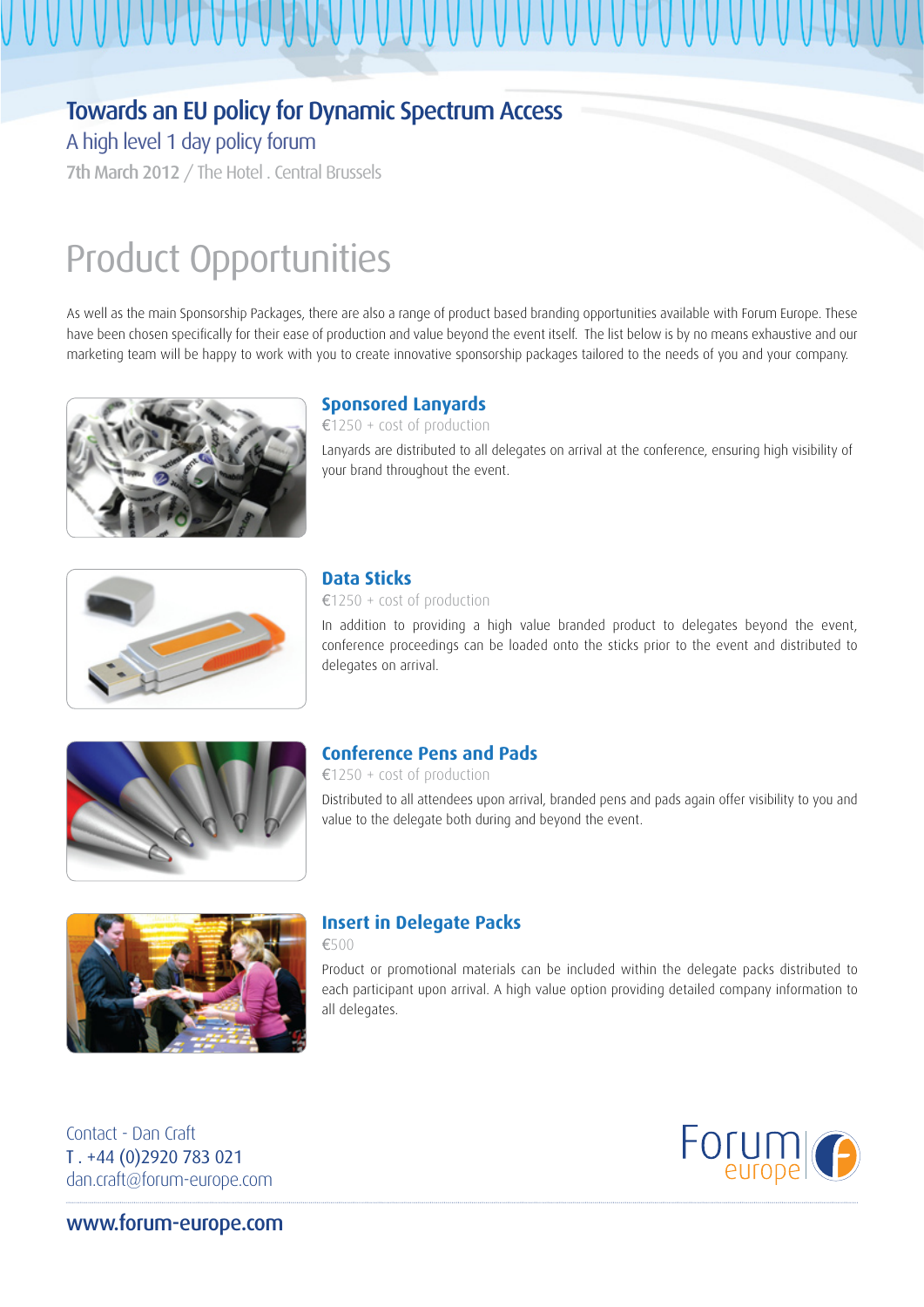### Towards an EU policy for Dynamic Spectrum Access

A high level 1 day policy forum

7th March 2012 / The Hotel . Central Brussels

### Product Opportunities



#### **Conference Badges**

€1200

All delegates are required to wear their personalised conference badge (attached to the lanyard) on arrival at the venue. Have your company logo on all delegate badges (position as design allows) and remind delegates of your company's input into the conference.



#### **Conference Proceedings**

€1245

All delegates receive the conference proceedings on high quality CDs, printed with your company's logo and a short advert (either text/PDF or moving image, in which case size must be agreed beforehand).

These are made available, if possible, before the event. However it is best practice to deliver them after the event to all delegates to ensure all the presentations that are available are loaded to the CDs.

These CDs, in addition to being distributed to all delegates as part of the conference package, will also be made available for purchase to non-attendees post event.

This high value option reaches all delegates and is the most valued information and reference point beyond the event itself, this option is only available to selected organisations and it is recommended that you contact Dan Craft to discuss this high value, high exposure option.

The options contained within are negotiable and are listed only as a guide. We look to cater for your individual requirements on a per event basis.

If you wish to discuss any of the information found in this document, please do not hesitate to contact Dan Craft.

We look forward to discussing the positive and high value promotion of your organisation.

#### **Forum Europe**

**2 - 4 Second Floor, High Street Arcade Chambers, Cardiff, CF10 1BE. UK t: +44 (0) 2920 783 021 f: +44 (0) 2920 020 432 e: dan.craft@forum-europe.com**

Contact - Dan Craft T . +44 (0)2920 783 021 dan.craft@forum-europe.com

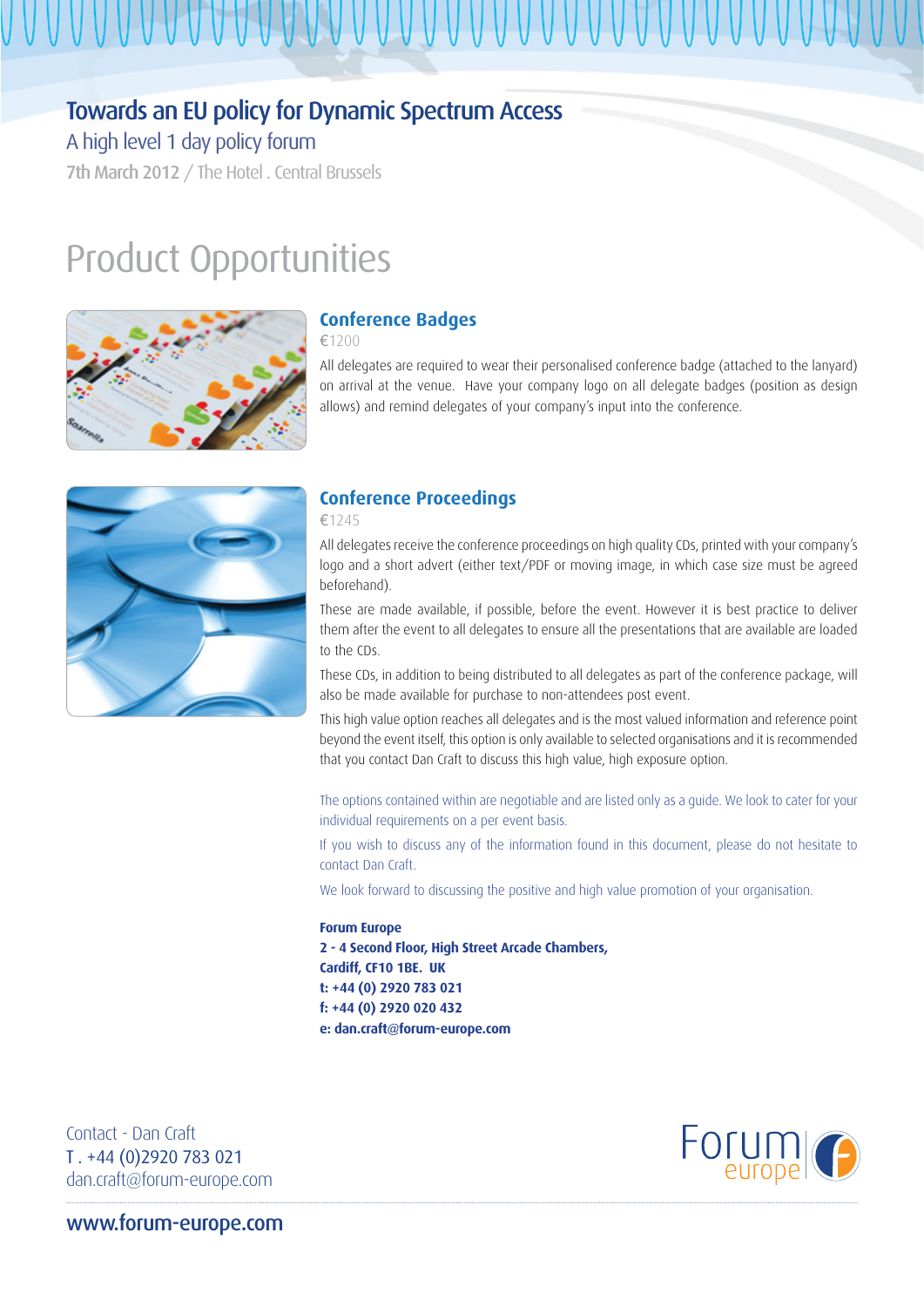|  |  |  | <b>Towards an EU policy for Dynamic Spectrum Access</b> |
|--|--|--|---------------------------------------------------------|
|--|--|--|---------------------------------------------------------|

A high level 1 day policy forum

7th March 2012 / The Hotel . Central Brussels

## Sponsorship Reservation Form

| I am interested in becoming the (please tick box):                        |
|---------------------------------------------------------------------------|
| Gold Sponsor<br>Platinum Sponsor<br>Silver Sponsor                        |
| I am interested in the following Catering Packages (please tick box):     |
| Cocktail Reception<br>Refreshments<br>Lunch<br>VIP & Speaker Dinner       |
| I am interested in the following Product Opportunities (please tick box): |
| Sponsored Lanyards<br>Data Sticks<br>Conference Pens & Pads               |
| Conference Badges<br>Insert in Delegate Packs<br>Conference Proceedings   |
| 7th March 2012 / The Hotel . Central Brussels                             |
| Company:                                                                  |
| Address:                                                                  |
|                                                                           |
|                                                                           |
| Name of contact:                                                          |
| Contact<br>Contact<br>Tel. Number:<br>Email:                              |
| Signature:<br>Date:                                                       |

**Please Faxback to +44 (0) 2920 020 432**

Please contact Dan Craft to discuss all opportunities listed in this brochure. Tel: +44 (0) 2920 783 021 . Fax: +44 (0) 2920 020 432 . Email: dan.craft@forum-europe.com Forum Europe, 2 - 4 Second Floor, High Street Arcade Chambers, Cardiff, CF10 1BE. UK

Contact - Dan Craft T . +44 (0)2920 783 021 dan.craft@forum-europe.com

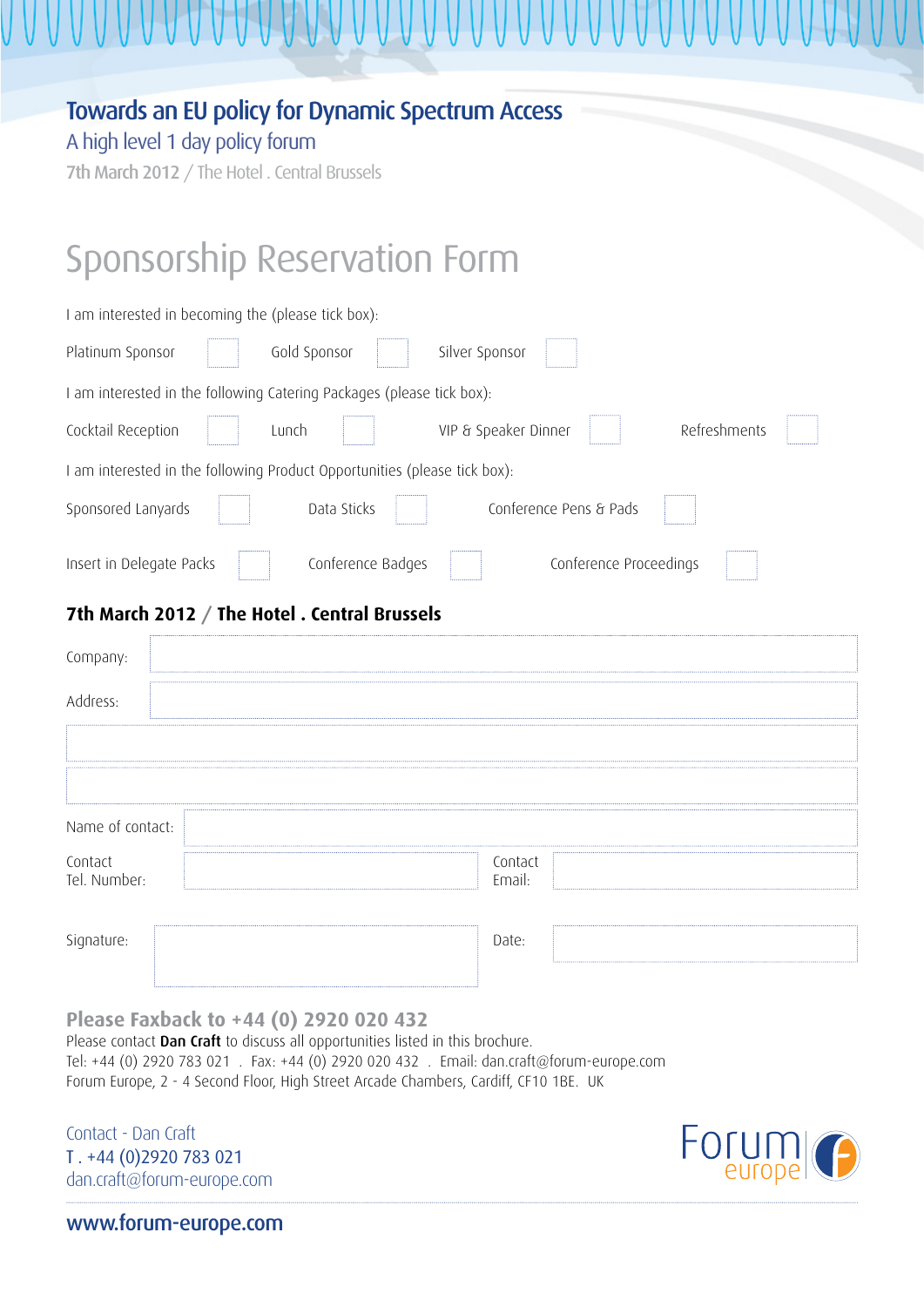### Towards an EU policy for Dynamic Spectrum Access

A high level 1 day policy forum

7th March 2012 / The Hotel . Central Brussels

## Exhibit at Dynamic Spectrum Access 2012

#### Stand Size: 2.5m x 3m / Cost: €1500 + VAT per stand



Be recognised as an important sector leader with an exclusive exhibition space during The Dynamic Spectrum Access Policy Forum.

#### **This 1 day conference will offer exhibiting organisations the opportunity to:**

- Showcase, promote, and introduce products, technology and services to industry, legislators and media
- Increase industry exposure
- Discover new business opportunities
- Attract new clients and touch base with existing clients
- Form strategic alliances with other companies

Stands are prominently situated in the foyer area outside the conference room. All delegates will pass through this area on approach to the conference room. This area is also used to serve teas, coffee and refreshments. This ensures that delegates will be directly exposed to your company and will have the opportunity to explore your exhibitor display whilst enjoying drinks and snacks during the three separate refreshment breaks scheduled for the day.

#### **As part of the exhibitor's package, you will receive:**

- A unique exhibition space of 2.5m x 3m, including a display table
- Admittance to the exhibition area for one representative to act as a host/hostess on the stand
- A 25% discount off the standard conference fees for any organisation representatives who wish to attend the main event
- Listing of your company details in the Exhibitors Directory that is given to all delegates at the event, including a 50 word description of your organisation and the products and services that you offer
- Listing of your company details on the event website along with contact details and a link to your homepage
- A special discounted rate of €250 for a full page colour advert in the main conference delegate handout

In addition, you will also receive a copy of the main conference handout, including a delegate list and details of the presentations made at the conference.

#### **Exhibition details:**

All stand areas are sized at  $2.5m \times 3m$  and the ceiling height in the room is  $3.5m$ . The exhibition will be of a table top nature, not enclosed by a shell scheme.

Exhibitors may bring their own display stands but these must not extend beyond the area that has been reserved. All spaces have a display table sized approximately  $1.8m \times 1m$  included in the price.

Exhibitors are invited to prepare their stand between 14.00 and 17.00 the day before the conference.

To reserve your exhibition space at the event, please complete the form on page 10 and fax it back to us on **+44 (0) 2920 020 432.**

You will then be contacted to confirm your reservation.

Please note: Exhibition space will be allocated strictly on a first-come, first-served basis so please book early to avoid disappointment.

Contact - Dan Craft T . +44 (0)2920 783 021 dan.craft@forum-europe.com